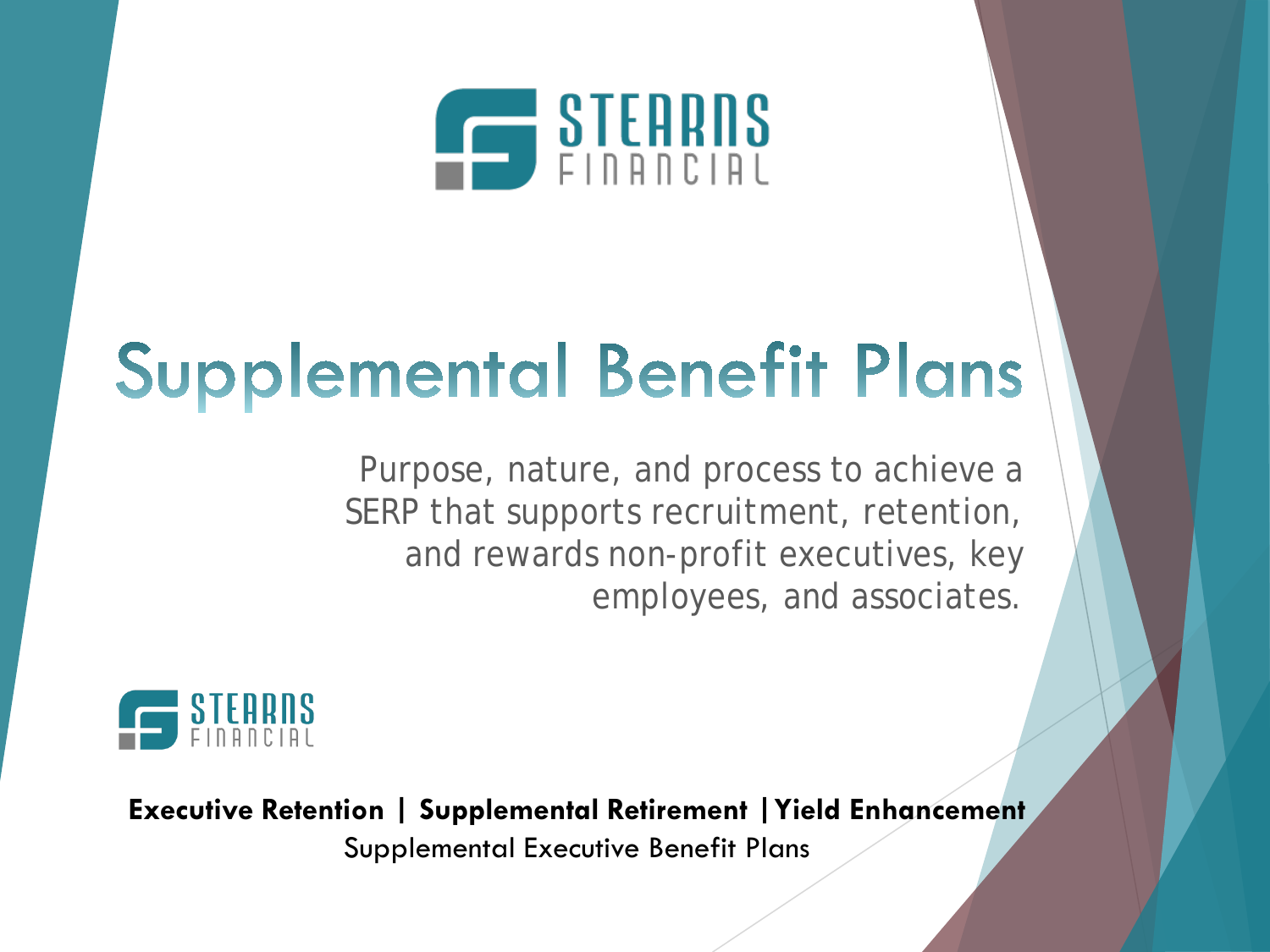## Our Background and Success



**Joseph E. Stearns, CLU, Founder** Creating supplemental compensation benefits for key executives since 1971 M: 419.348.1566 joe@stearns.financial



**J. Eric Stearns, MBA, President** Supplemental benefit specialist in non-profit incentives and yield. M: 585.735.9339 eric@stearns.financial



**Jim Van Arsdale, Account EVP** Supplemental benefit specialist in non-profit incentives and yield. M: 513.783.1157 jvanarsdale@stearns.financial



**Jay Rogers, Account EVP** Supplemental benefit specialist in non-profit incentives and yield. M: 513.783.2882 jrogers@stearns.financial

- **Joe**: 45+ years in Life Insurance & Financial Planning, 25+ exclusively serving Credit Unions, Co-originator of the Executive Benefits Program at CUNA Mutual Group.
- **Eric**: 12+ years in Life Insurance & Financial Analysis, 10+ years serving the Credit Union Movement, 8 years in Healthcare Revenue Cycle Consulting.
- **Jim**: 10+ years in Life Insurance & Financial Planning, 30+ Years serving the Credit Union Movement including CUNA Brokerage, CEO of CNBS (a CUSO) and CEO of The Central Credit Union Fund (a corporate credit union).
- **Jay**: 10+ years in Life Insurance & Financial Planning, 5+ Years serving the Credit Union Movement.
- **Support Staff**: 3 offices with over 100 years of combined expertise in Credit Unions & Non-Profit Organizations, supporting our processes for Education, Design, Analysis, Due Diligence, Implementation, Service, and Support.

The Stearns Financial Group LLC Copyright © 2019 CONFIDENTIAL & PROPRIETARY

X2AH6FC2M6UP-6-1191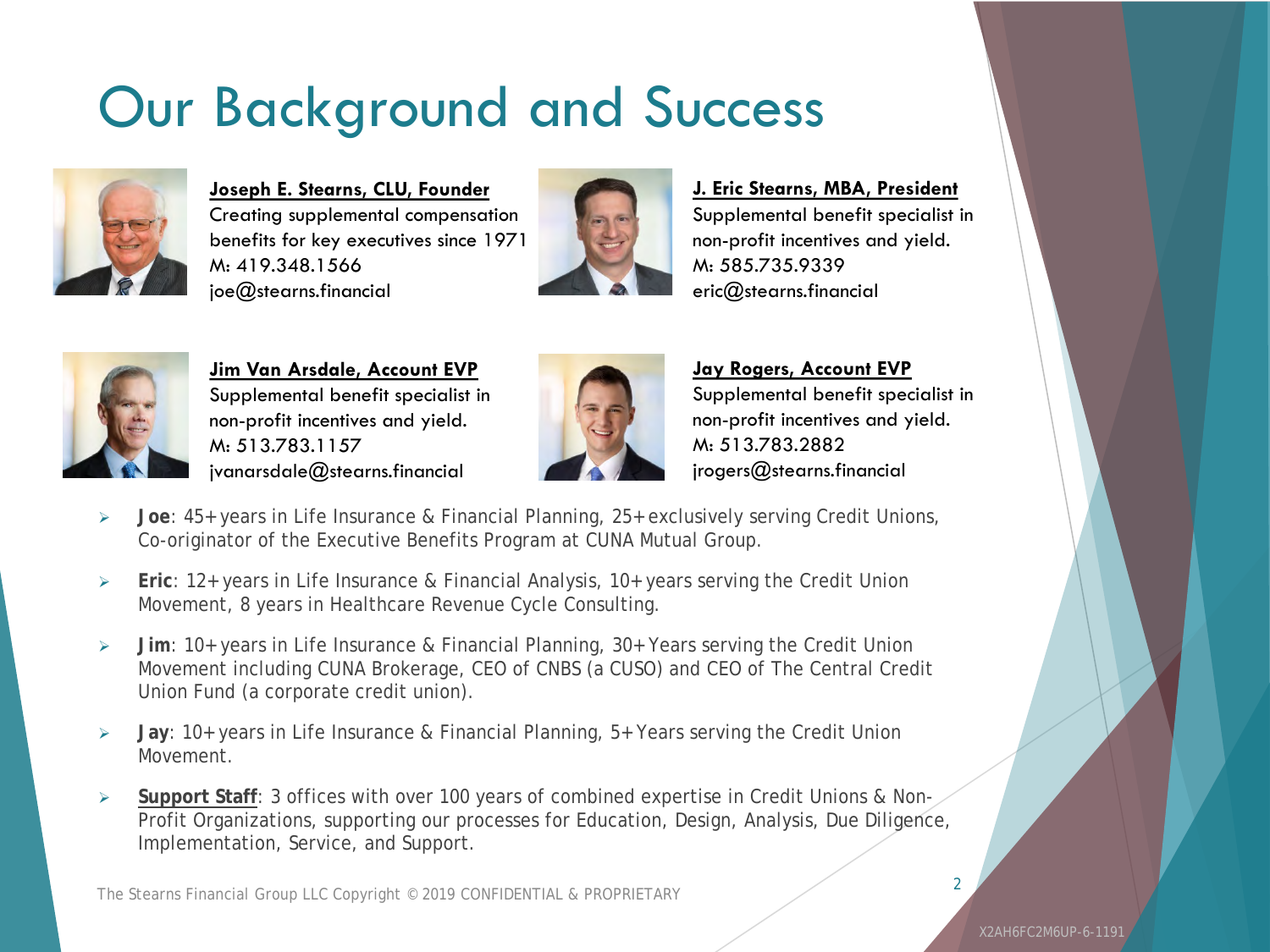### SERPs are tools to help with retention, reward, and recruitment

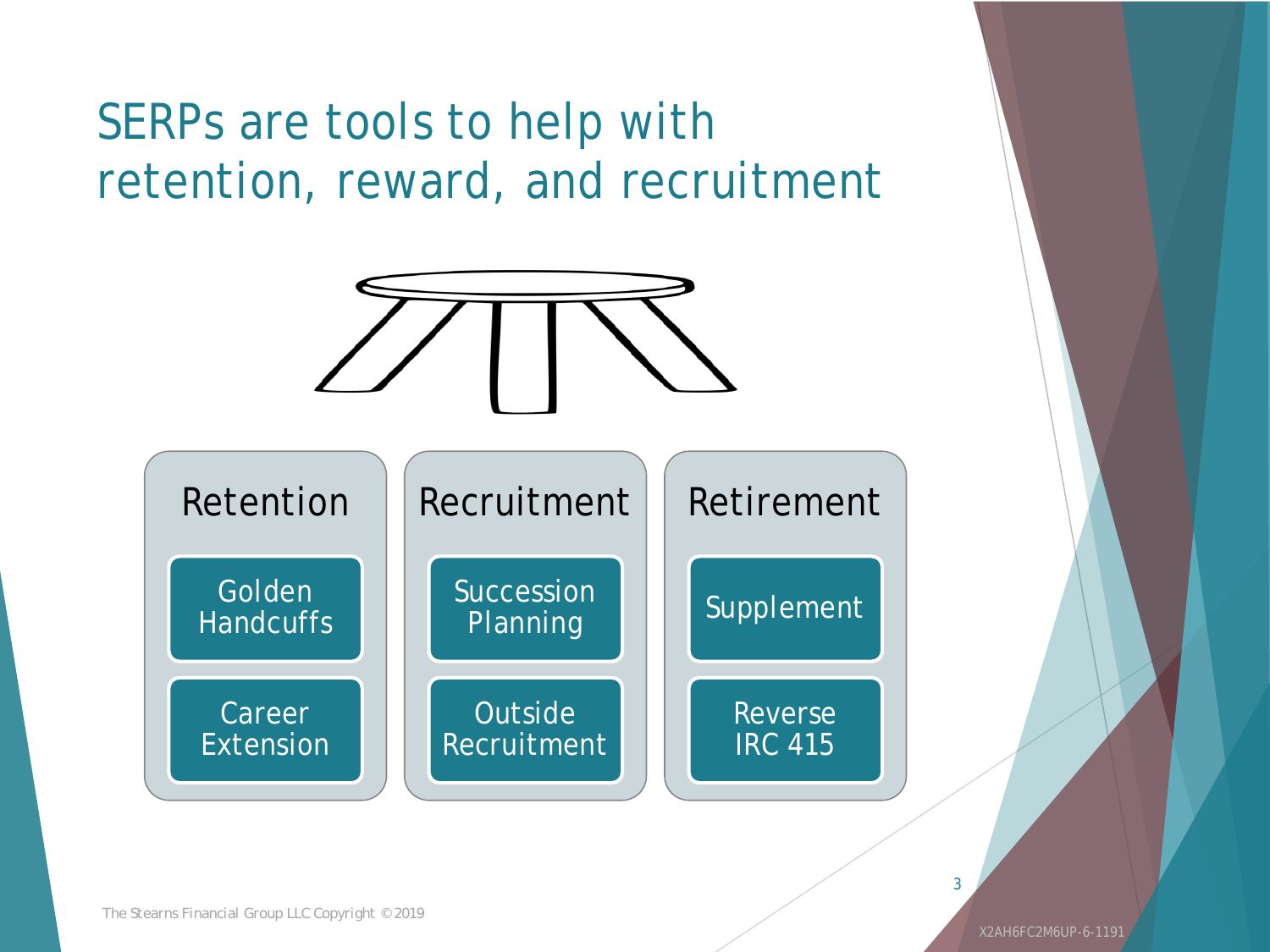### A good solution benefits both the Organization and the Executive.



#### **How do we make a meaningful & appropriate Plan so it has the desired impact?**

*The Stearns Financial Group LLC Copyright © 2019*

X2AH6FC2M6UP-6-1191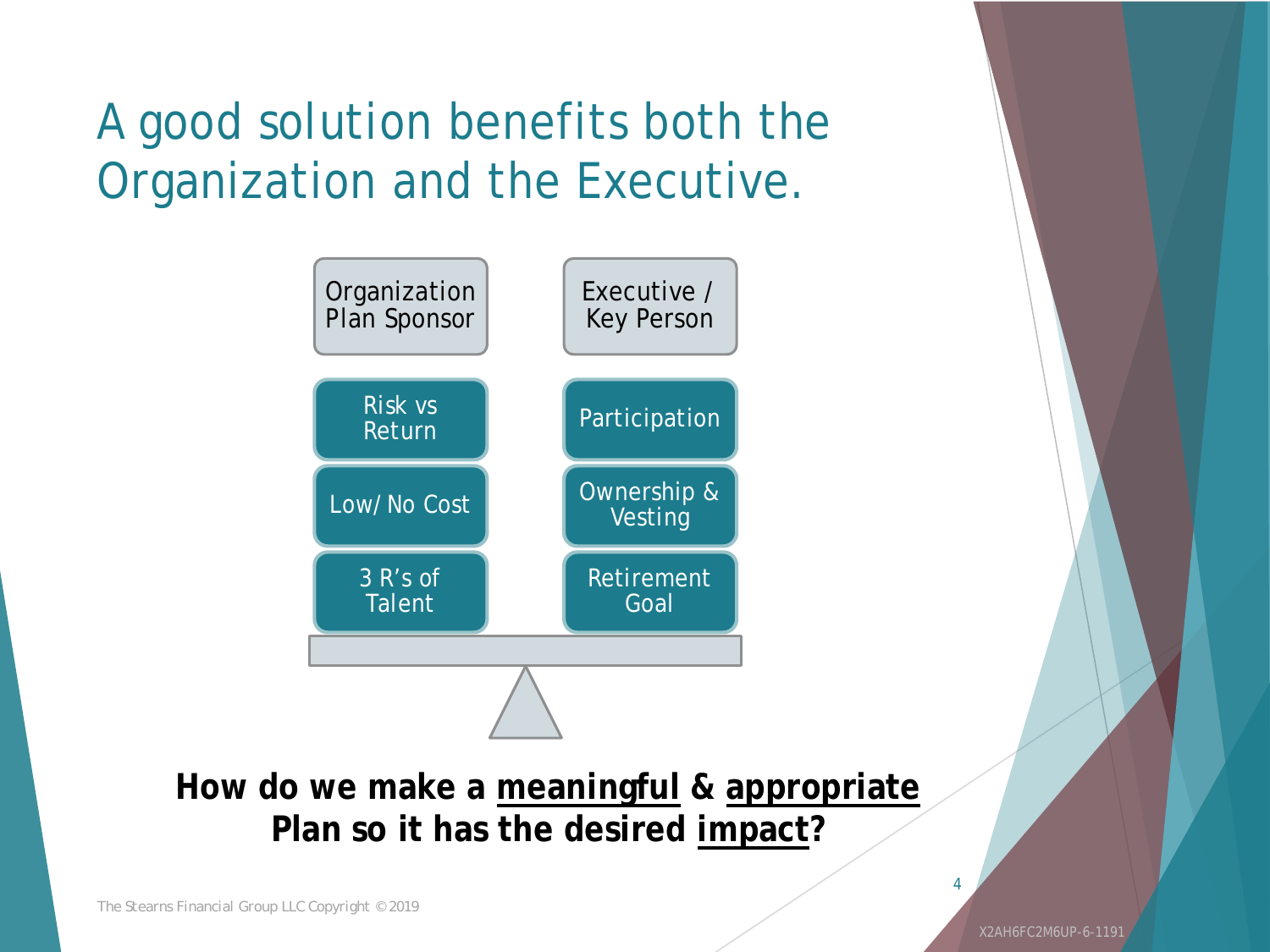#### As part your compensation system, SERPs provide incentives to change behaviors.

Accelerator: Risk 1 Breaks: Risk V

- 
- Interim withdrawals tied to KPI or Performance
- Retirement "at Risk" if goals are not met
- Cliff Vesting



- Interim withdrawals tied to personal goals or time
- Retirement tied to tenure
- Incremental Vesting

**Tenure-based benefits add security needed to take risks that drive growth. Performance-based benefits directly incentivize specific goals.** 

SERP can be an "Accelerator" or the "Break," therefore it is critical to understand:

1) How compensation incentivizes growth 2) Your vision, mission, goals, and intent



*If your compensation system has "Good Breaks" it is easier to step on the "Accelerator."*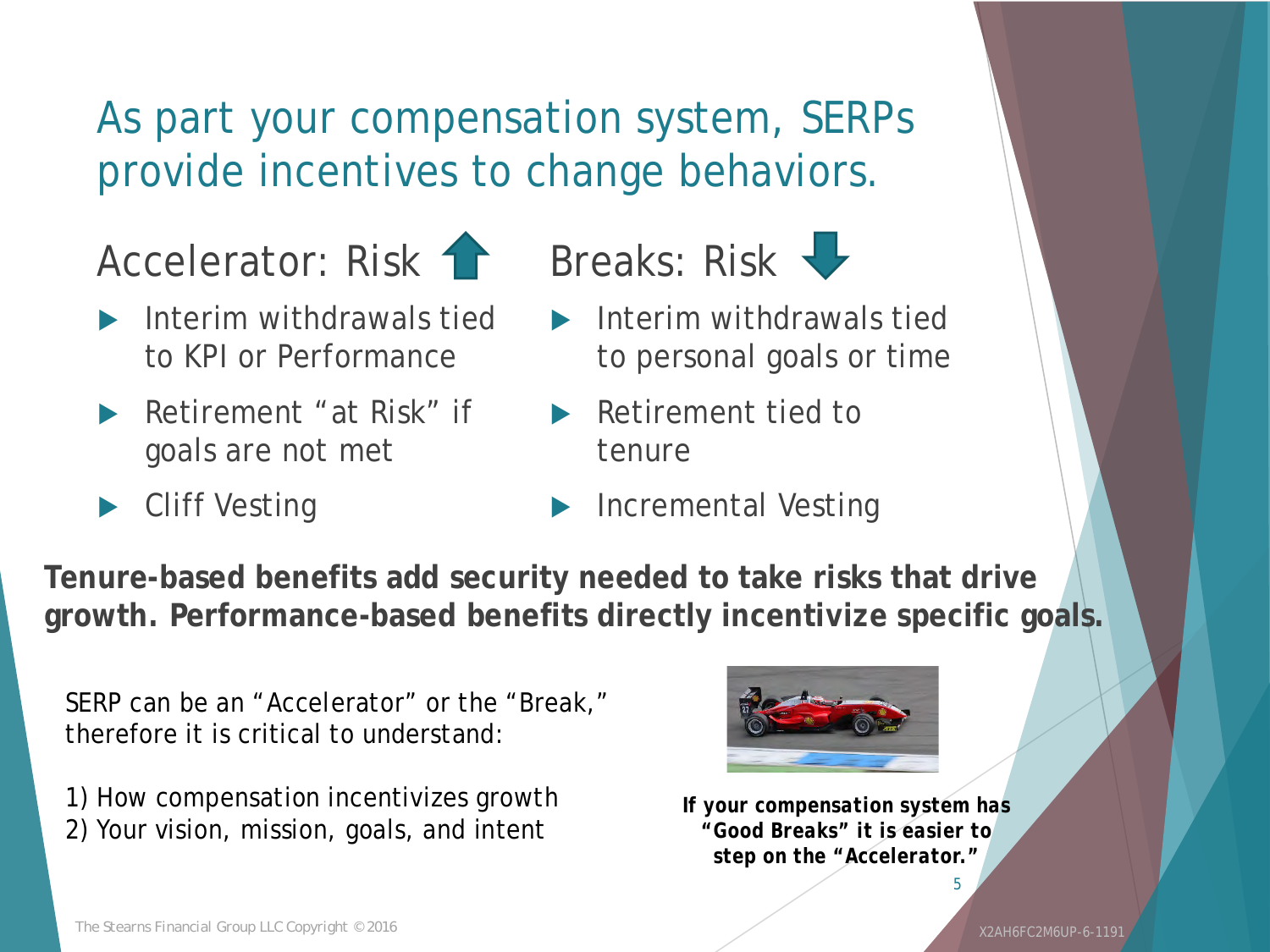### Effective plan design is a process, not a product.

- The "carrot" is not the goal, The goal is to get somewhere
- First, define the SERP "**Program**" to fit your strategy that outlines purpose, eligibility, and intent based on mission, vision, values, and goals.
- Then, define the "**Benefit**" for eligible participants with respect to critical "career timeline points" and "organization inflection points" by defining the benefit amounts, timing, and vesting.
- Next, apply a "**Solution**" (457F, Split Dollar, Hybrid, etc.) to structure and optimizes impact to goals and financials.
- Finally, use a "**Product**" (Life Insurance, Annuities, Investments, etc.) to optimize risk and financial impact.



X2AH6FC2M6UP-6-1191

6

*The Stearns Financial Group LLC Copyright © 2019*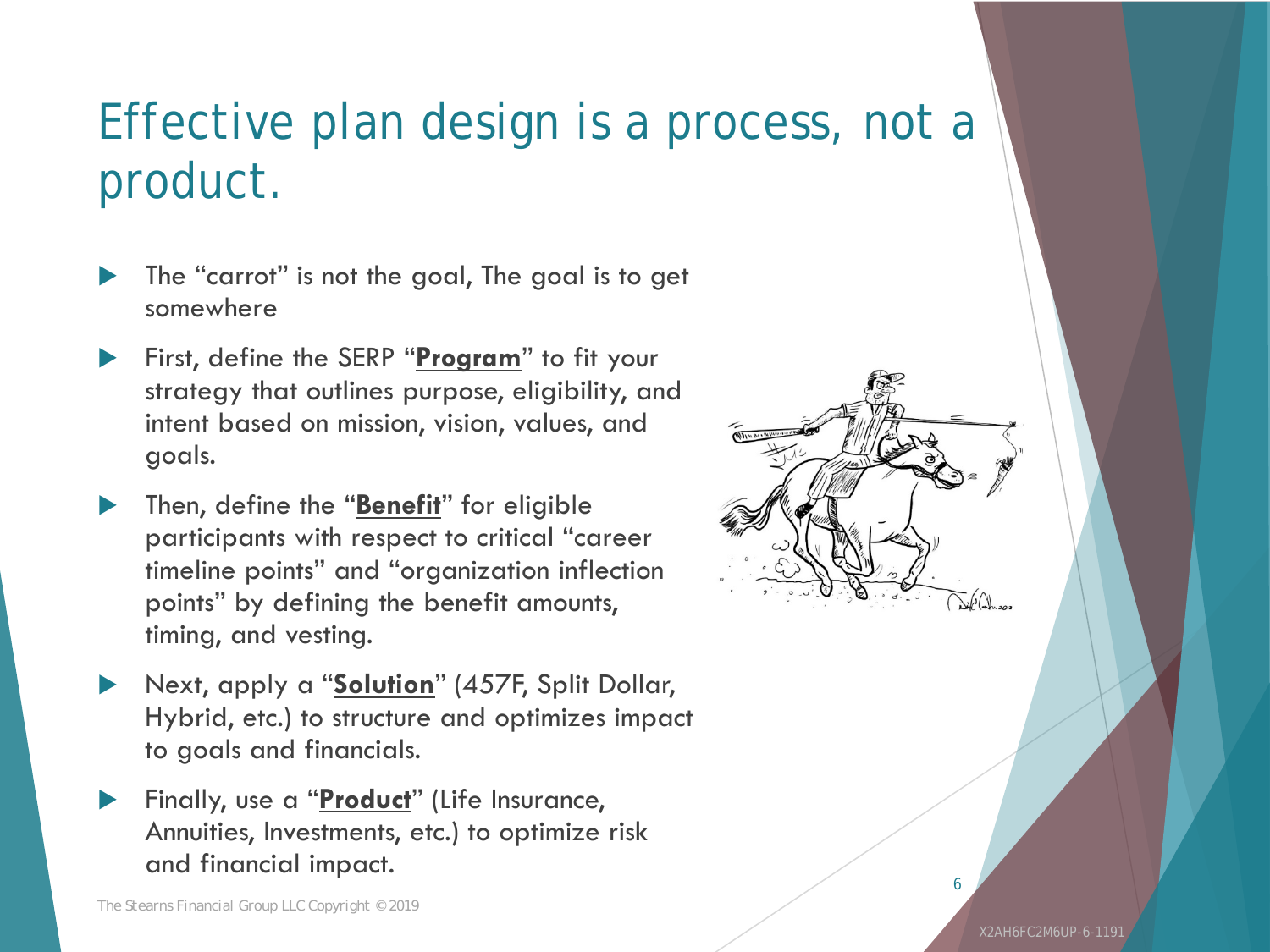## C-Suite: Program Design



#### "**Program Design**" uses mission, vision, and goals to set intent

- "**Benefit Design**" takes intent and sets vesting, separation, and benefits
- "**Solution Design**" uses the importance and priority of each variable relative to each other to create a benefit
- "**Product Design**" optimizes financials based on solution design
- **Analyze** the proposed Plan Design, Optimize & **Adjust**
- Repeat until confident in your unique Plan

X2AH6FC2M6UP-6-1191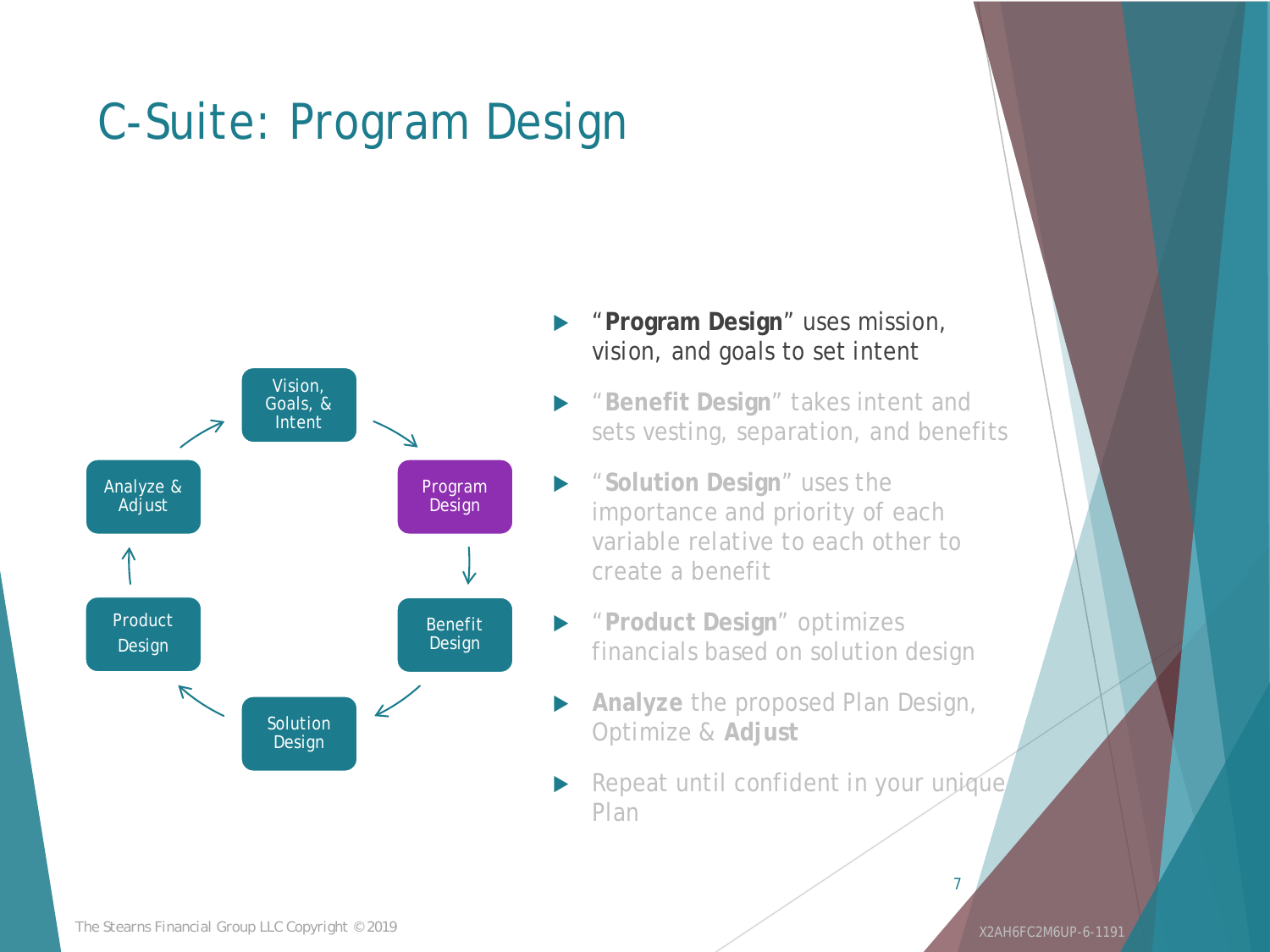## Program Design takes mission, vision, goals, and defines intent.

### Typical Hierarchy



### Typical Intent

#### **CEO/EVP/SVP/Officers**

- Secure benefits to enable growth
- Incentivize success
- Retirement as a % of final income
- Interim benefits on Performance
- Supplemental DI & LTCi

#### **VP/Manager/Director**

- Defined Target post-retirement healthcare, LTCi & Elective DI
- Performance Incentives

Vision, Goals, & Intent

Solution Design

Product Design

Analyze & Adjust

Program Design

Benefit Design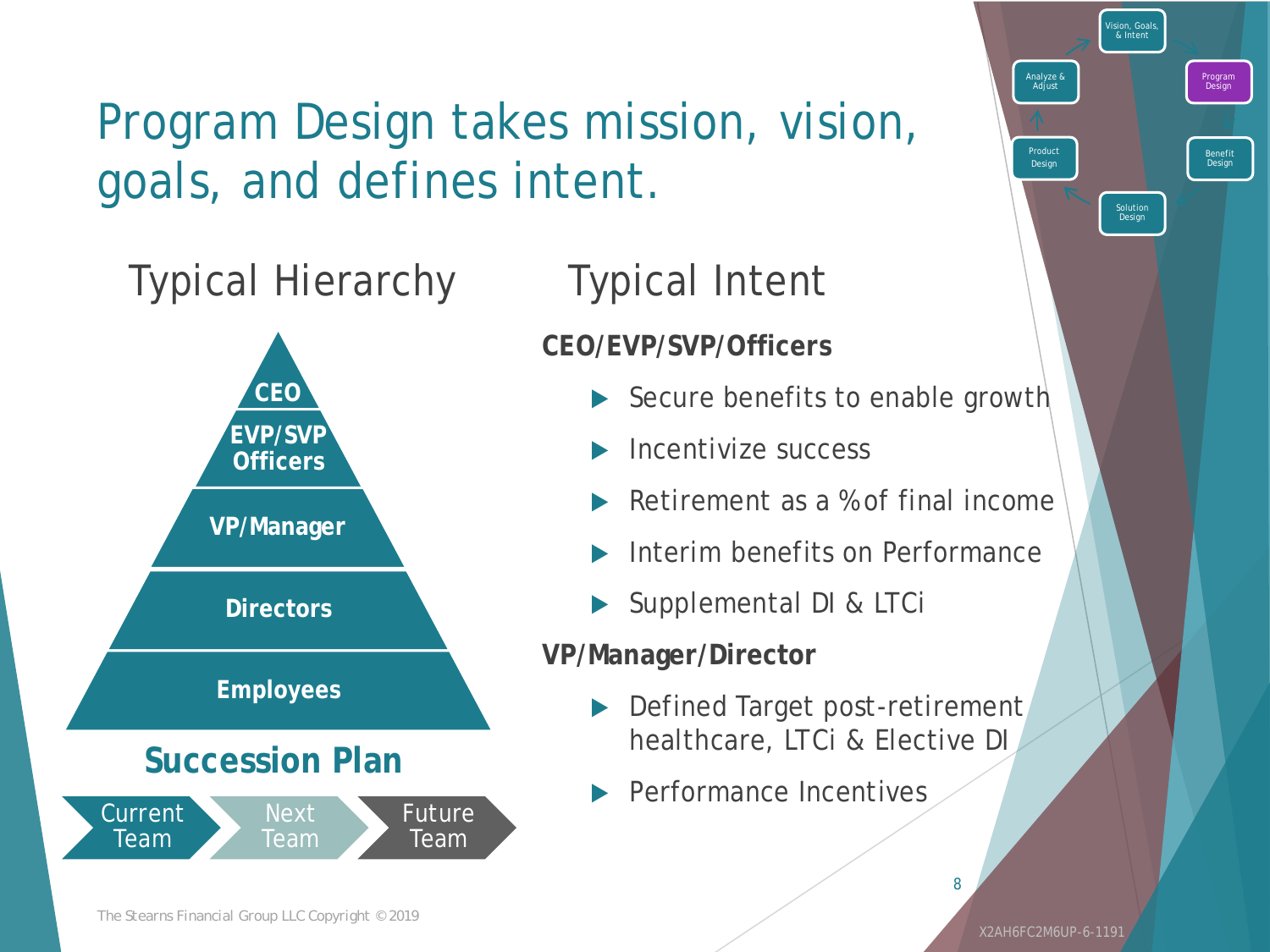### Program Design fits into your overall compensation program.

#### Program Definitions

- **Objective**
- **Eligibility**
- **Benefits**
- Solution Structure
- Products & Investments
- Controls & Oversight

#### Due Diligence

- Education & Understanding
- Compensation Alignment
- Benefit Appropriateness
- Peer & Industry Data
- Risk Assessment
- Implementation Strategy

**Collaborate to create the definitions that support the eventual plans and document for compliance.**

X2AH6FC2M6UP-6-1191

Vision, Goals, & Intent

Solution Design

Product Design

Analyze & Adjust

Program Design

Benefit Design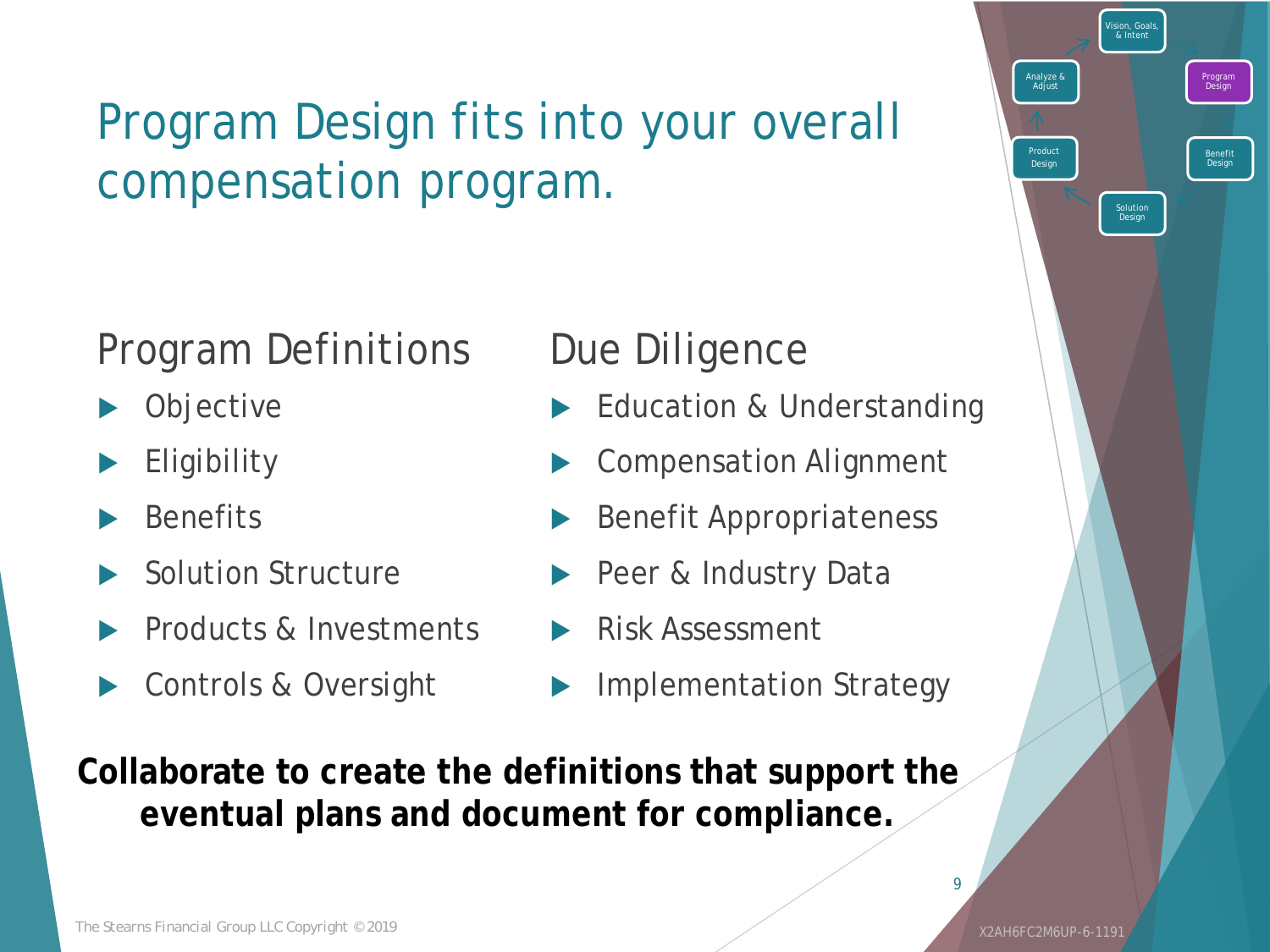## C-Suite: Benefit Design



- "**Program Design**" uses mission, vision, and goals to set intent
	- "**Benefit Design**" takes intent and sets vesting, separation, and benefits
- "**Solution Design**" uses the importance and priority of each variable relative to each other to create a benefit
- "**Product Design**" optimizes financials based on solution design
- **Analyze** the proposed Plan Design, **Optimize** & **Adjust**
- Repeat until confident in your unique Plan

X2AH6FC2M6UP-6-1191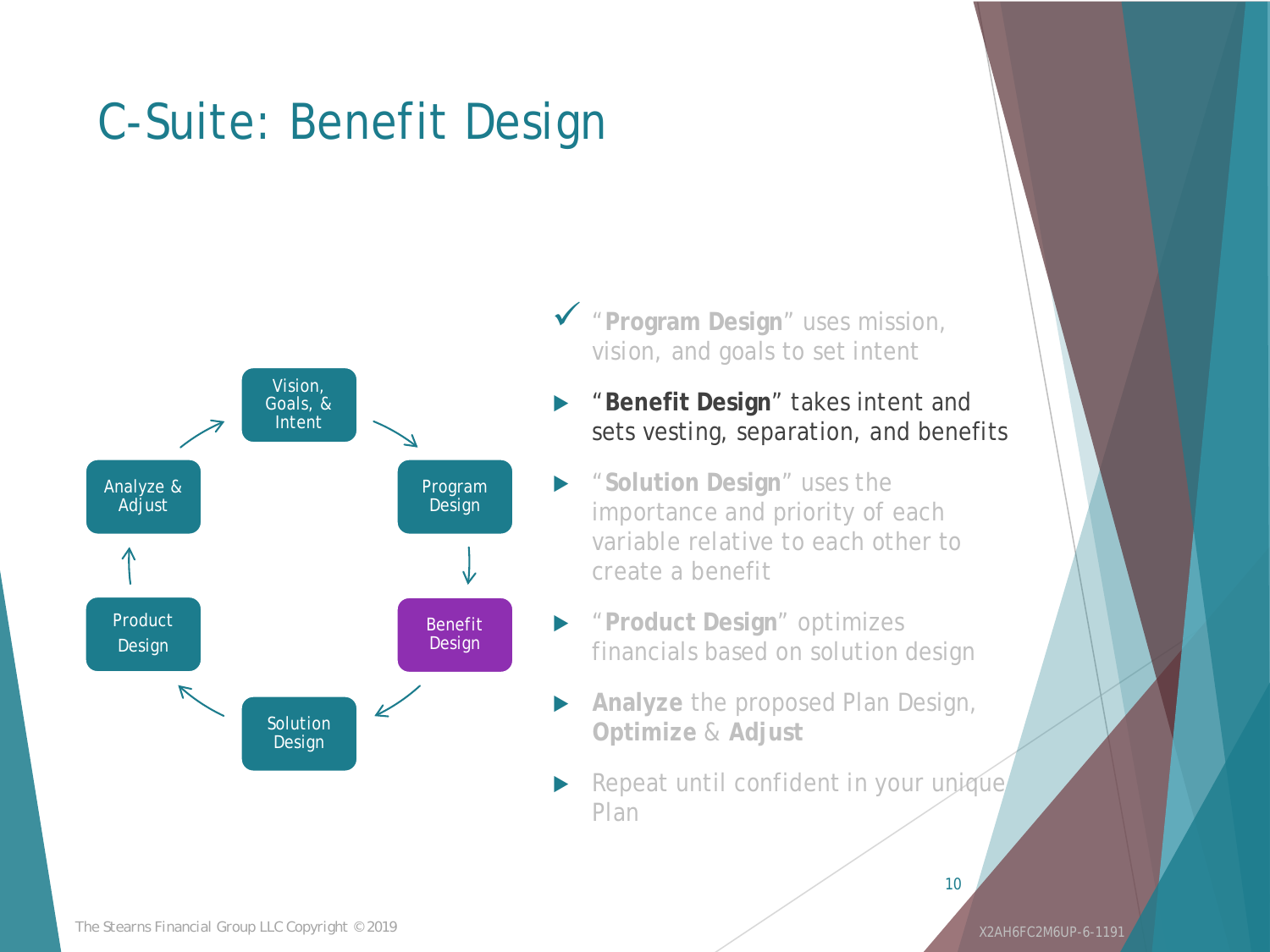### Benefit Design meets the needs of the Plan Participant and Plan Sponsor

#### Career Timeline Points

- Professional Growth
- Community Ties
- Market Value
- When is "risk of separation"
- Use withdrawals or vesting

#### Organization Inflection Points

- Growth Strategies
- Employment Agreement Timing/Renewal
- Other Executive Retirements
- Succession Planning
- Rising Talent Pool Retention
- Senior Management Retention

**Design the benefit target in terms of dollars, timing, and vesting with consideration for impact and efficiency.**

11

Vision, Goals, & Intent

Solution Design

Product Design

Analyze & Adjust

Program Design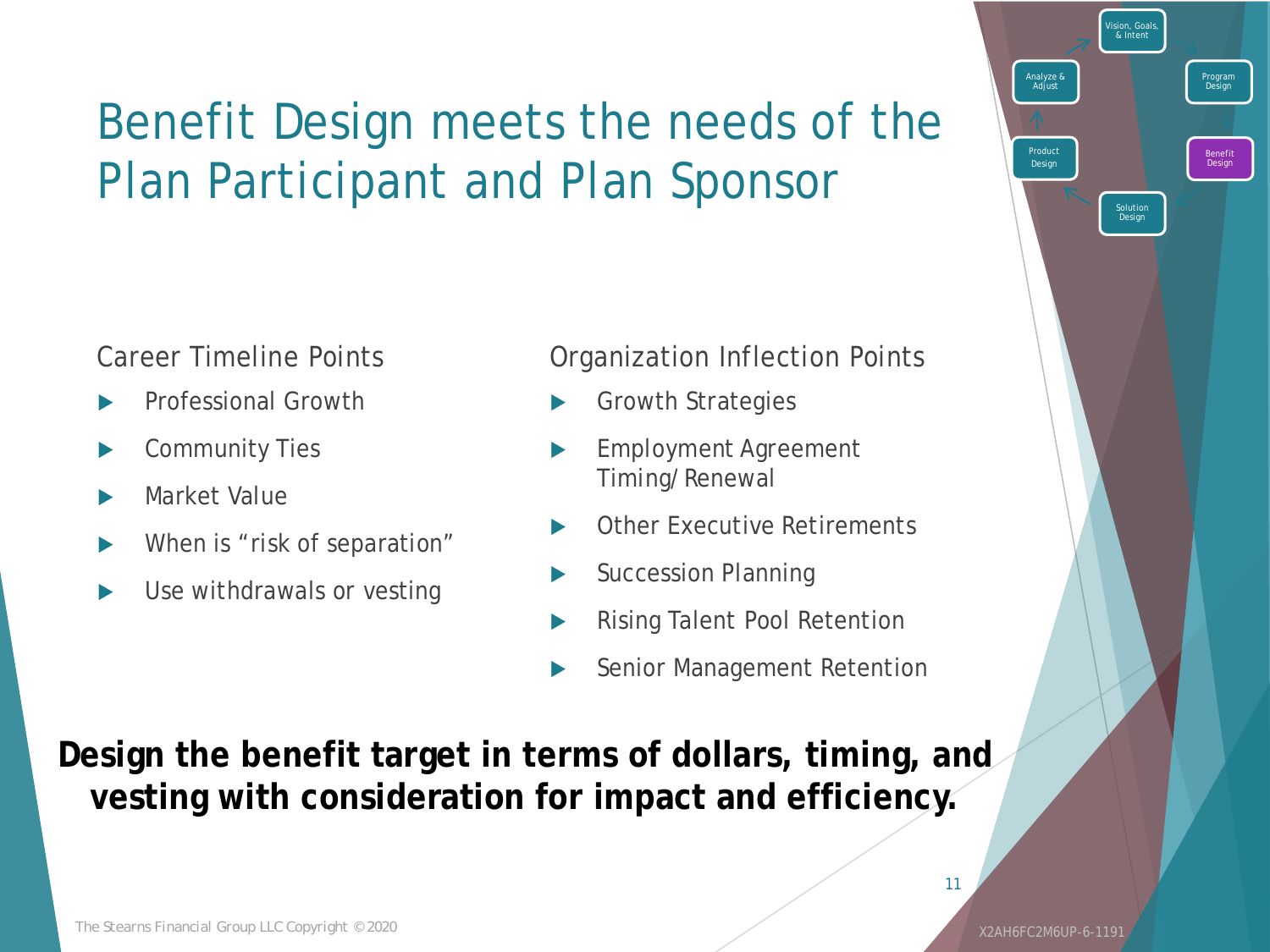Meaningful Benefit Design fills the gaps and meets individual needs.



Vision, Goals, & Intent Program Design Benefit Design Solution Design Product Design Analyze & Adjust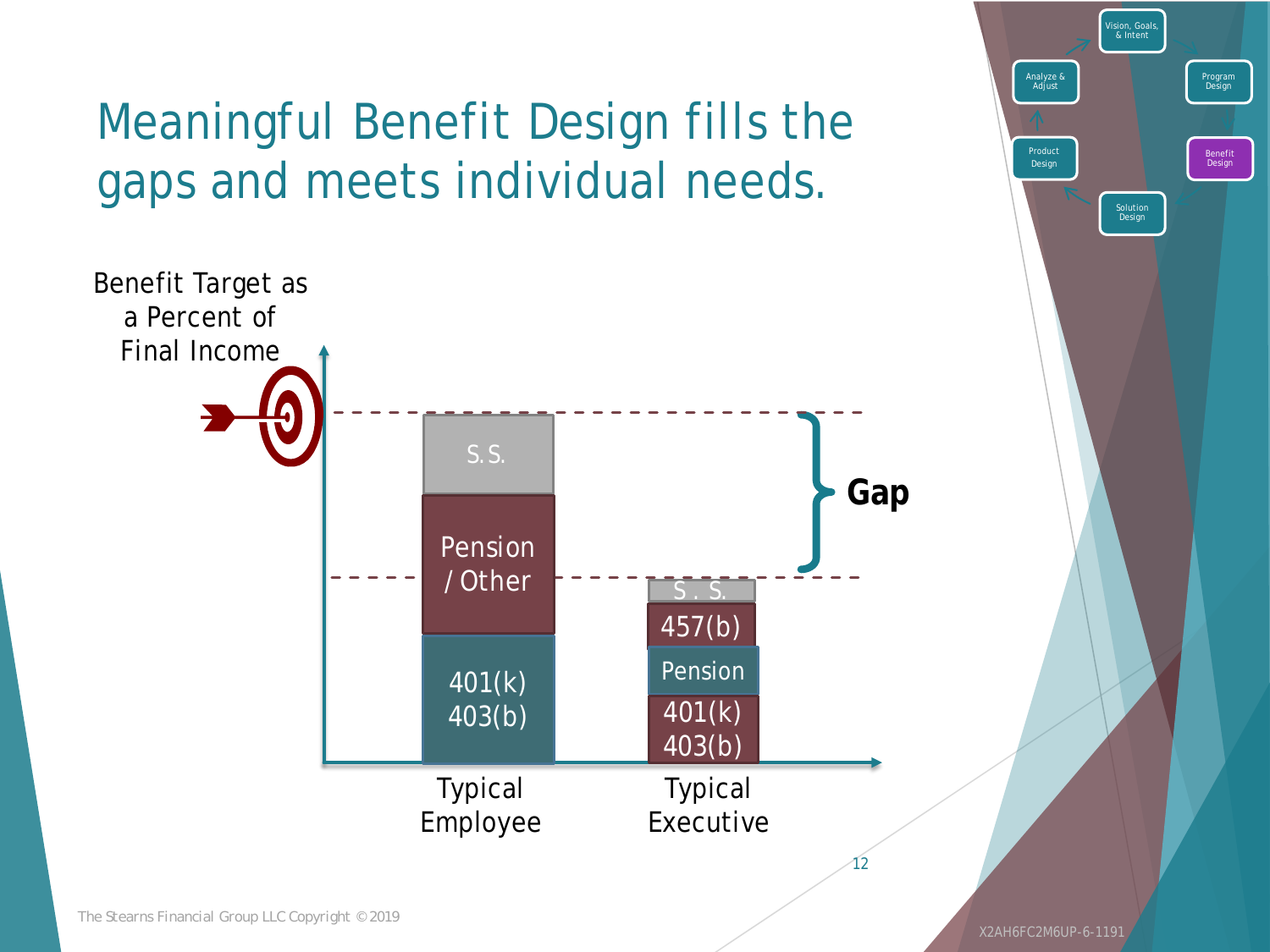### Tailor the Benefit Design to fulfill intent & desired outcomes.

- $\checkmark$  What if fired "for cause"? Terminated at-will?
- $\checkmark$  Resignation? But, what if with "Good Reason"?
- Early retirement? Defined timelines? Periodic payouts?
- $\checkmark$  All, none, or some benefits in each scenario?
- Tenure based or metric based? Cliff or Incremental Vesting?
- $\checkmark$  What are the "critical career timeline points"?
- $\checkmark$  What are the "organization inflection points"?
- $\checkmark$  Create the most effective retention & recruitment incentive that is appropriate for the organization and meaningful for the participant…unique to your credit union.

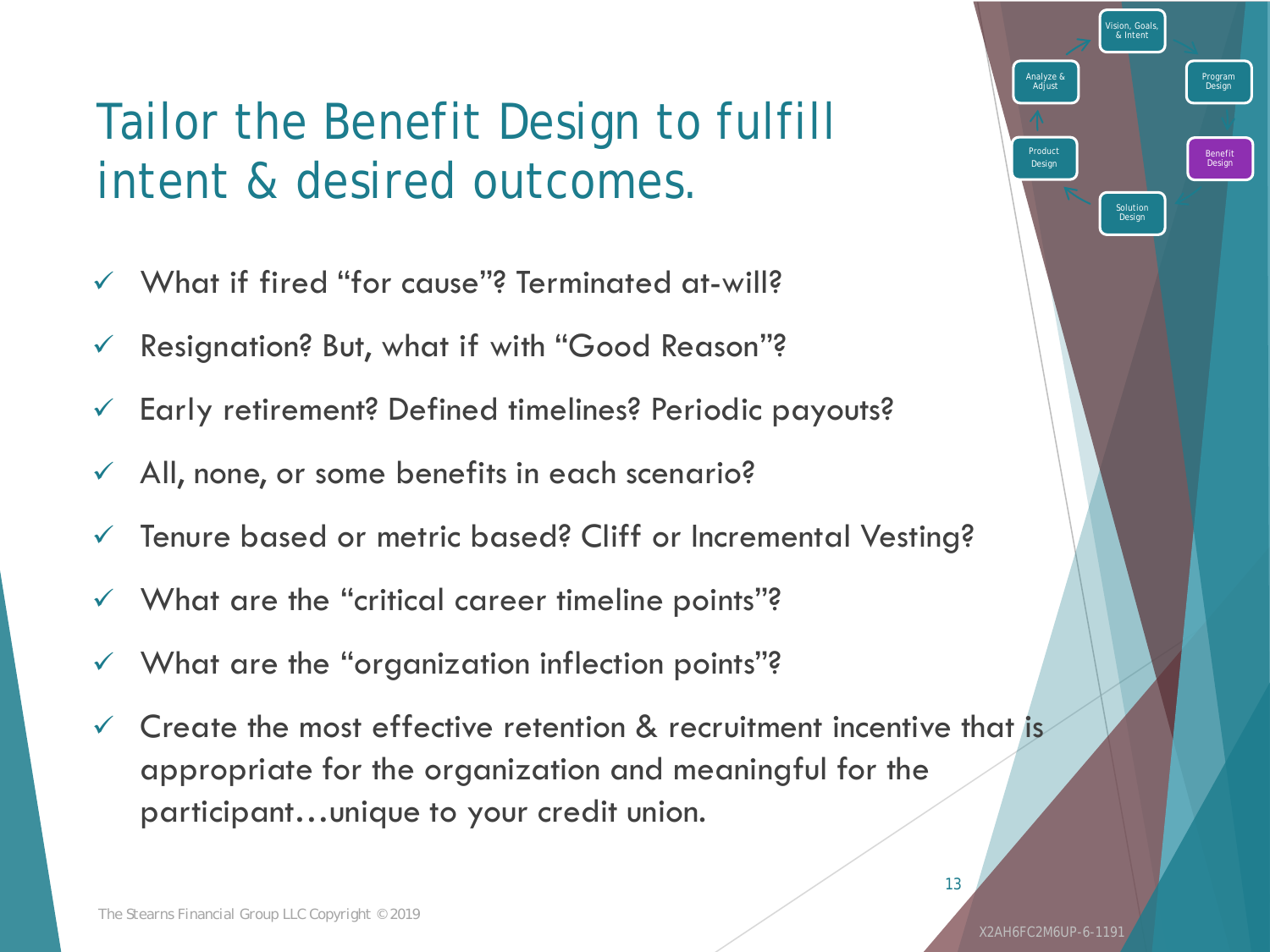## C-Suite Solution Design



- "**Program Design**" uses mission, vision, and goals to set intent
- "**Benefit Design**" takes intent and sets vesting, separation, and benefits
- "**Solution Design**" uses the importance and priority of each variable relative to each other to create a benefit
- "**Product Design**" optimizes financials based on solution design
- **Analyze** the proposed Plan Design, **Optimize** & **Adjust**
- Repeat until confident in your unique Plan

X2AH6FC2M6UP-6-1191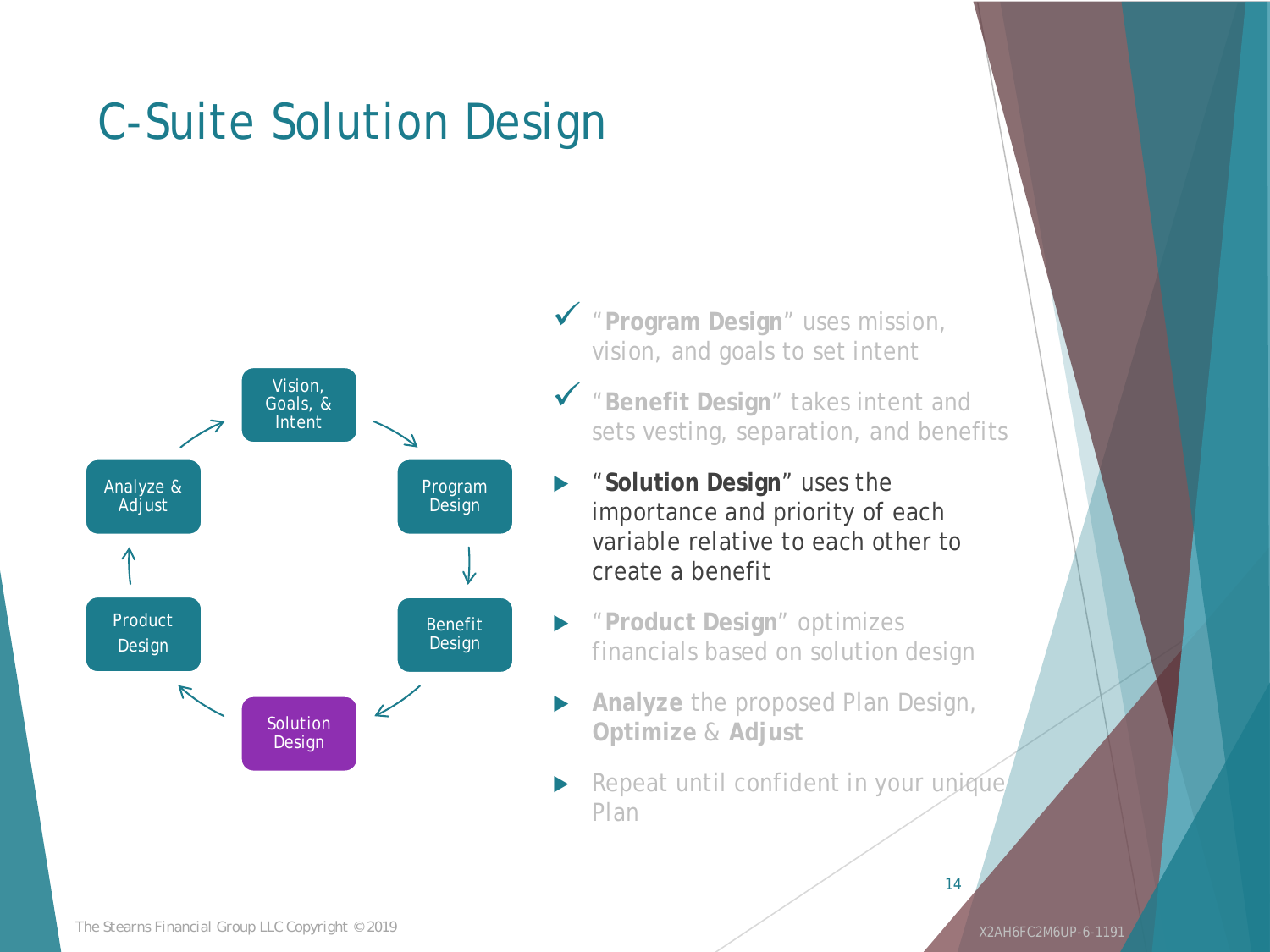## The "optimal solution" is the design that fits your unique organization.

#### **Design Considerations**

- Investment Duration
- Employment Separation **Outcomes**
- Retention, Succession, and Recruitment Incentives
- Rate of Return vs Risk vs Opportunity Cost
- Taxable vs Non-Tax Benefit
- Impact on Balance Sheet, Income Statement, and Cash Flow

#### **Design Flexibility**

- Optimize Investment: Duration and Amount
- Optimize Impact: Benefit, Taxation, and Return, Drives Retention, and Succession
- Optimize Trade Offs: Expense vs Investment vs Opportunity Cost
- Optimize Leverage: Partial or Full Investment, Shift Expenses to Assets
- Optimize Flexibility: The future is unknown, actively manage & plan for change



Product Design

Analyze & Adjust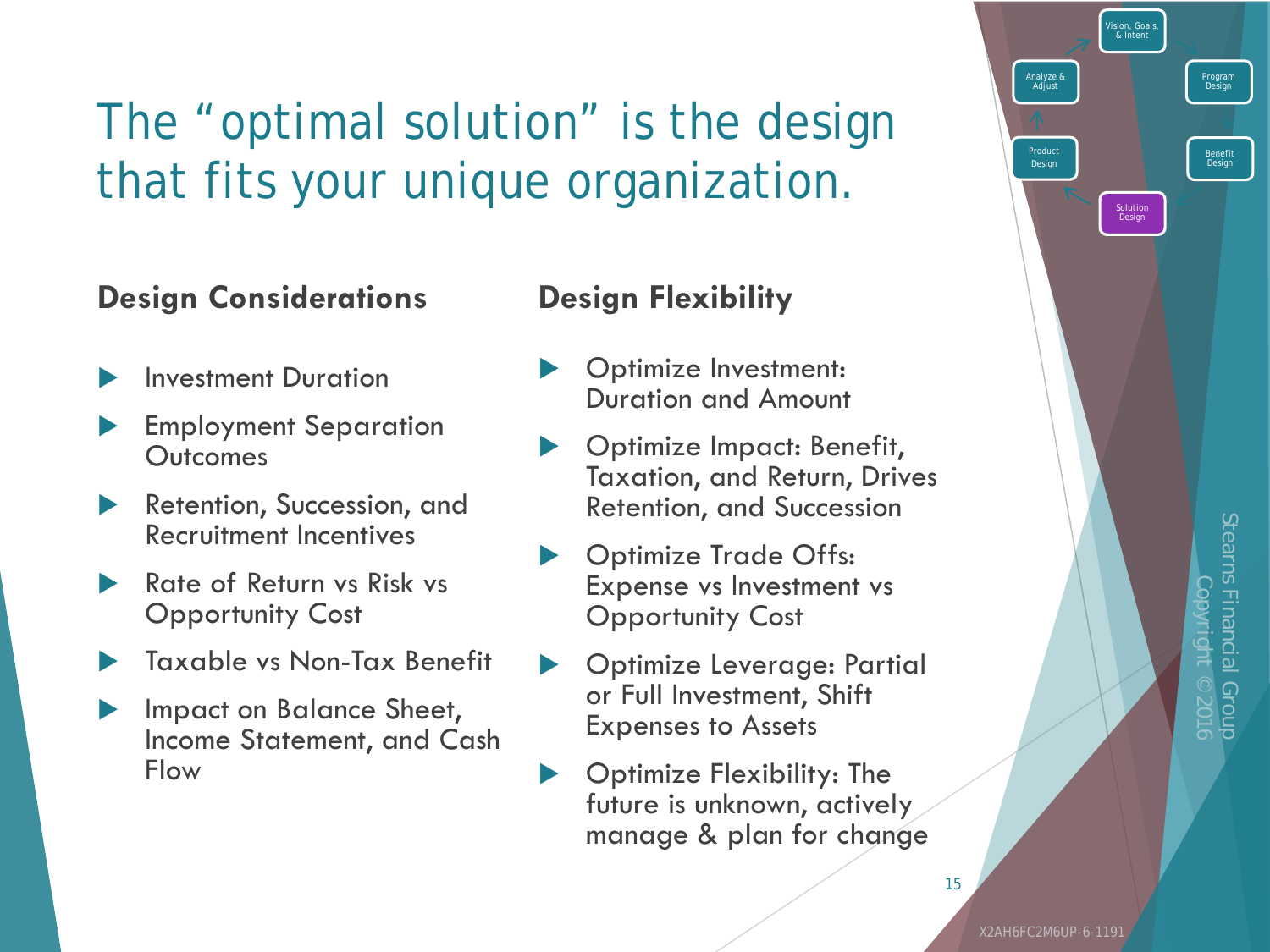## The Solution Design process examines trade offs to optimize impact.



X2AH6FC2M6UP-6-1191

Vision, Goals, & Intent

Product Design

Analyze & Adjust

Program Design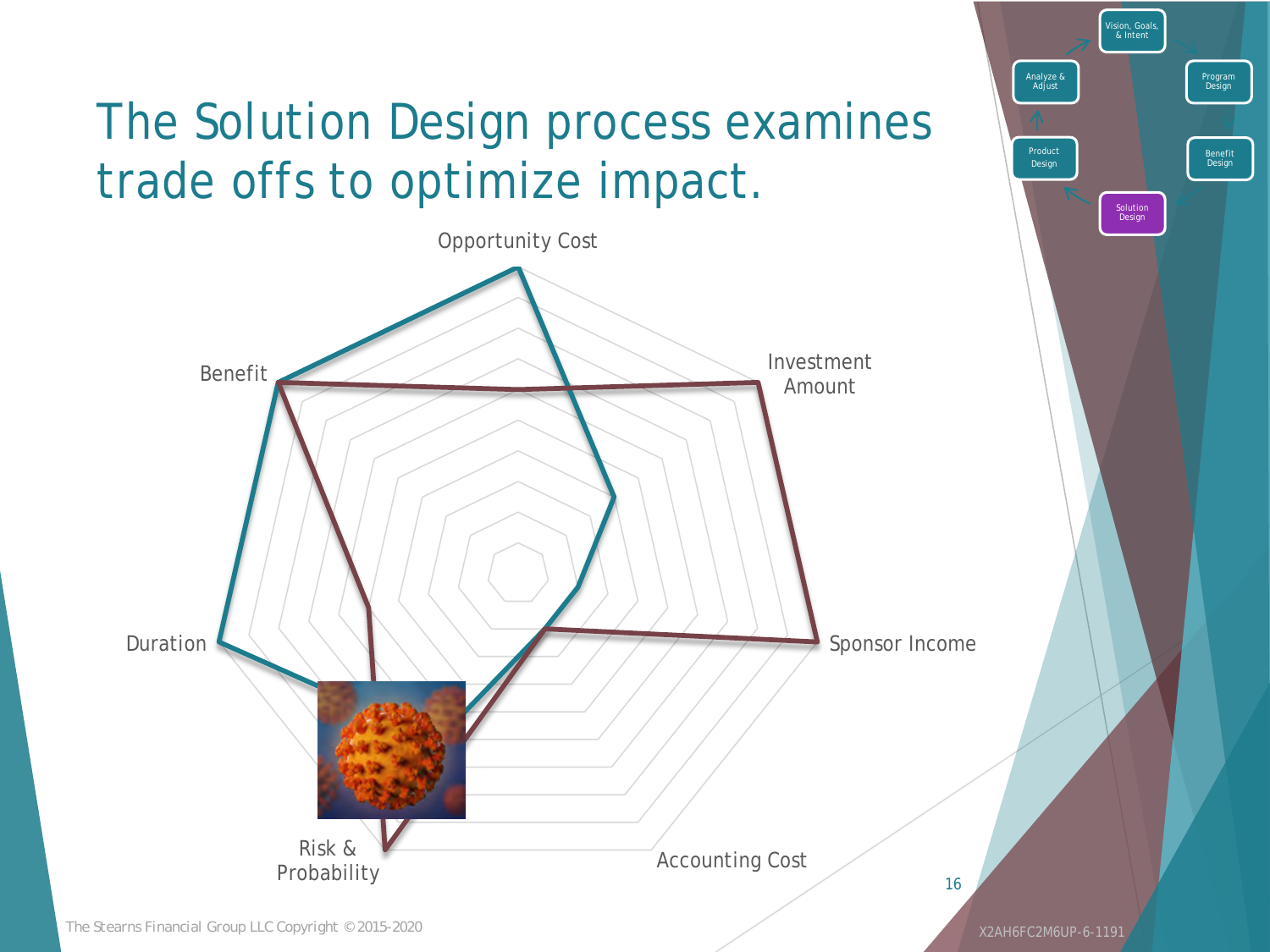### The Solution Design can fall into a few IRS categories

*An asset owned by the organization with a promised future benefit for the executive*

**IRC 457 Limited or Unlimited Deferred Compensation (457F or 457B)**

*An asset owned by the executive funded by the organization with a loan*

**IRC 7872 Loan Regime Split Dollar Collateral Assignment Split Dollar (CASD or LRSD)**

**Each category has potentially "1001" Plan Designs that can be independent or combined in infinite ways to form a hybrid plan that meets your mission, vision, goals and intent.**

17

Vision, Goals, & Intent

Solution Design

Product Design

Analyze & Adjust

Program Design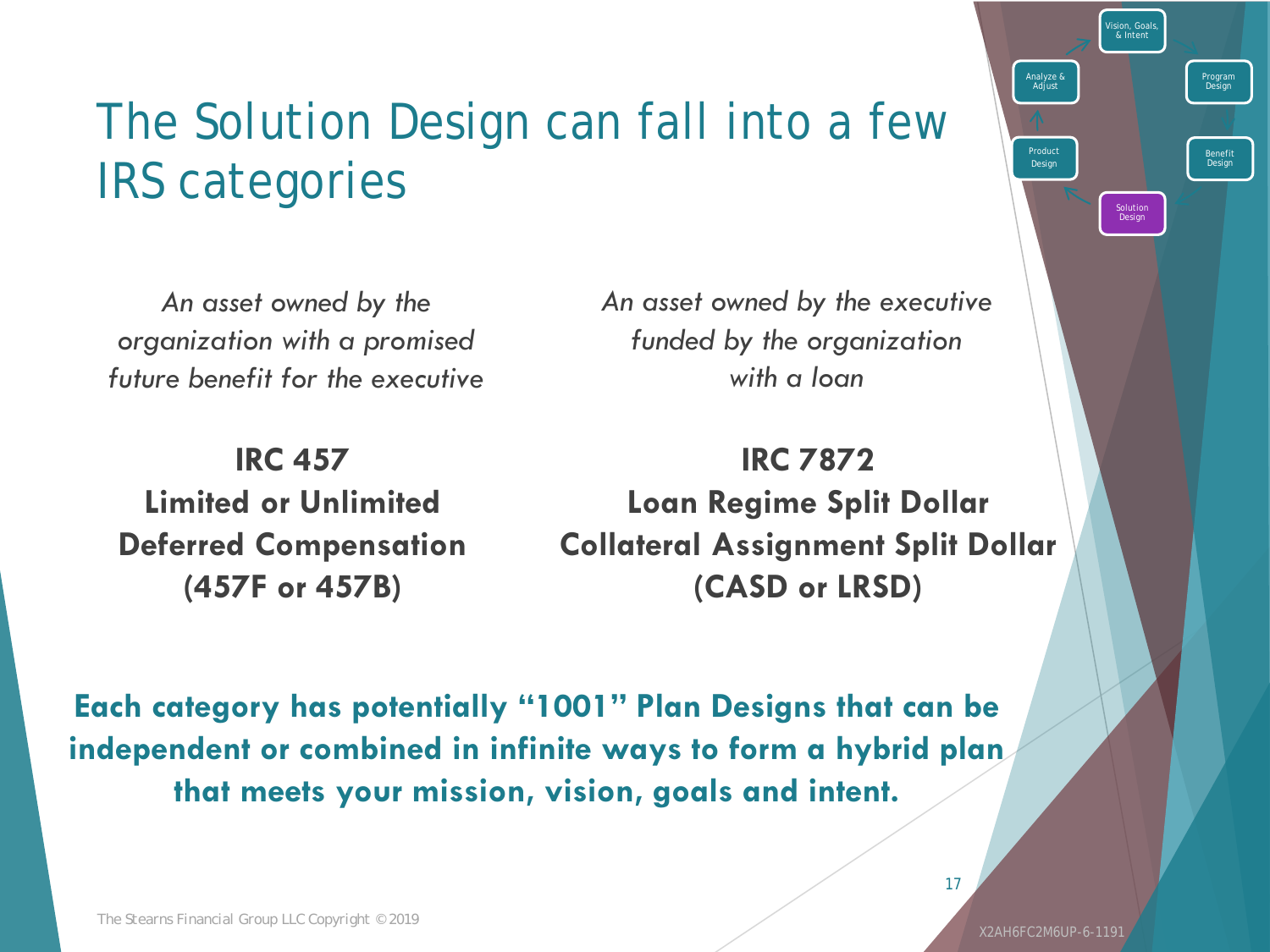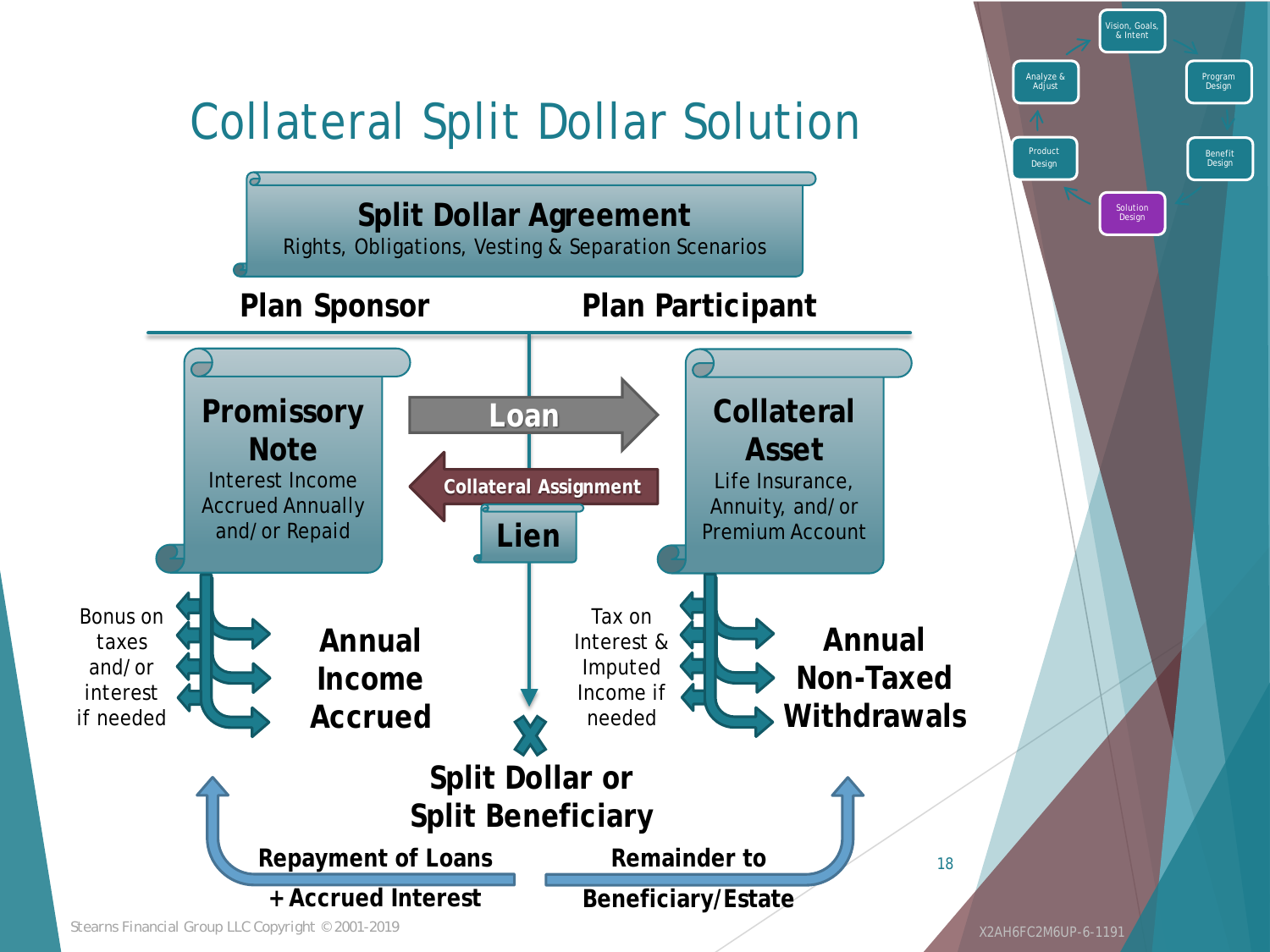## 457(f) solutions use organization assets to create a benefit



#### **Organization**

- Opportunity Cost: Effective 0% until "date of receipt" unless "over funded" to increase return
- Market risk: "Mark to Market"
- Accounting for an expense and an accrued liability for a promised future benefit

#### Executive

- Earnings distributed at the date of receipt are taxed lump sum
- Annuitized lump sum over life expectancy is partially taxed
- $\blacktriangleright$  Market risk: If the asset underperforms then the risk is often on the Executive

X2AH6FC2M6UP-6-1191

Vision, Goals, & Intent

Solution Design

Product Design

Analyze & Adjust

Program Design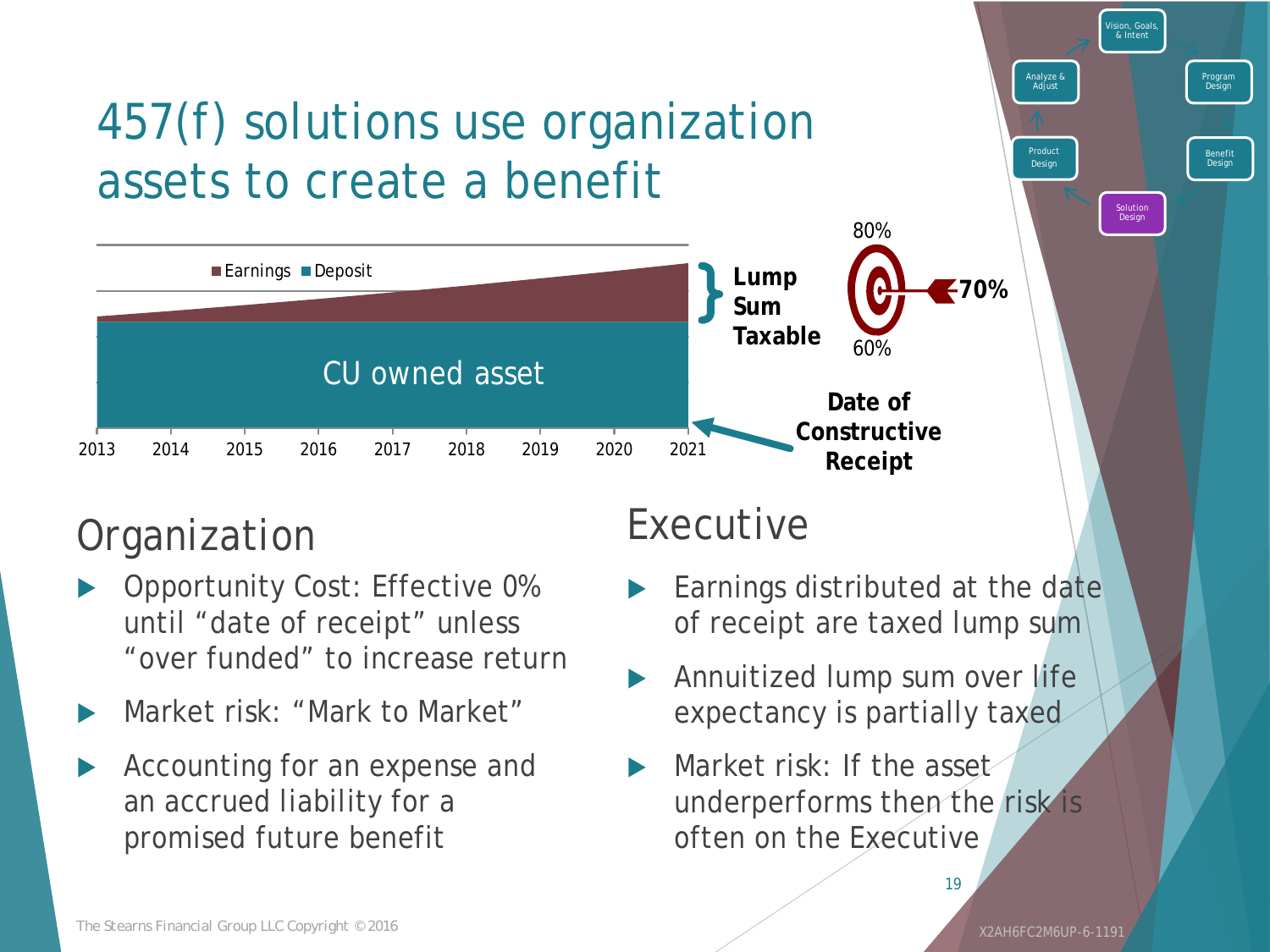### C-Suite Product Design



- "**Program Design**" uses mission, vision, and goals to set intent
- "**Benefit Design**" takes intent and sets vesting, separation, and benefits
- "**Solution Design**" uses the importance and priority of each variable relative to each other to create a benefit
- "**Product Design**" optimizes financials based on solution design
- **Analyze** the proposed Plan Design, **Optimize** & **Adjust**
- Repeat until confident in your Plan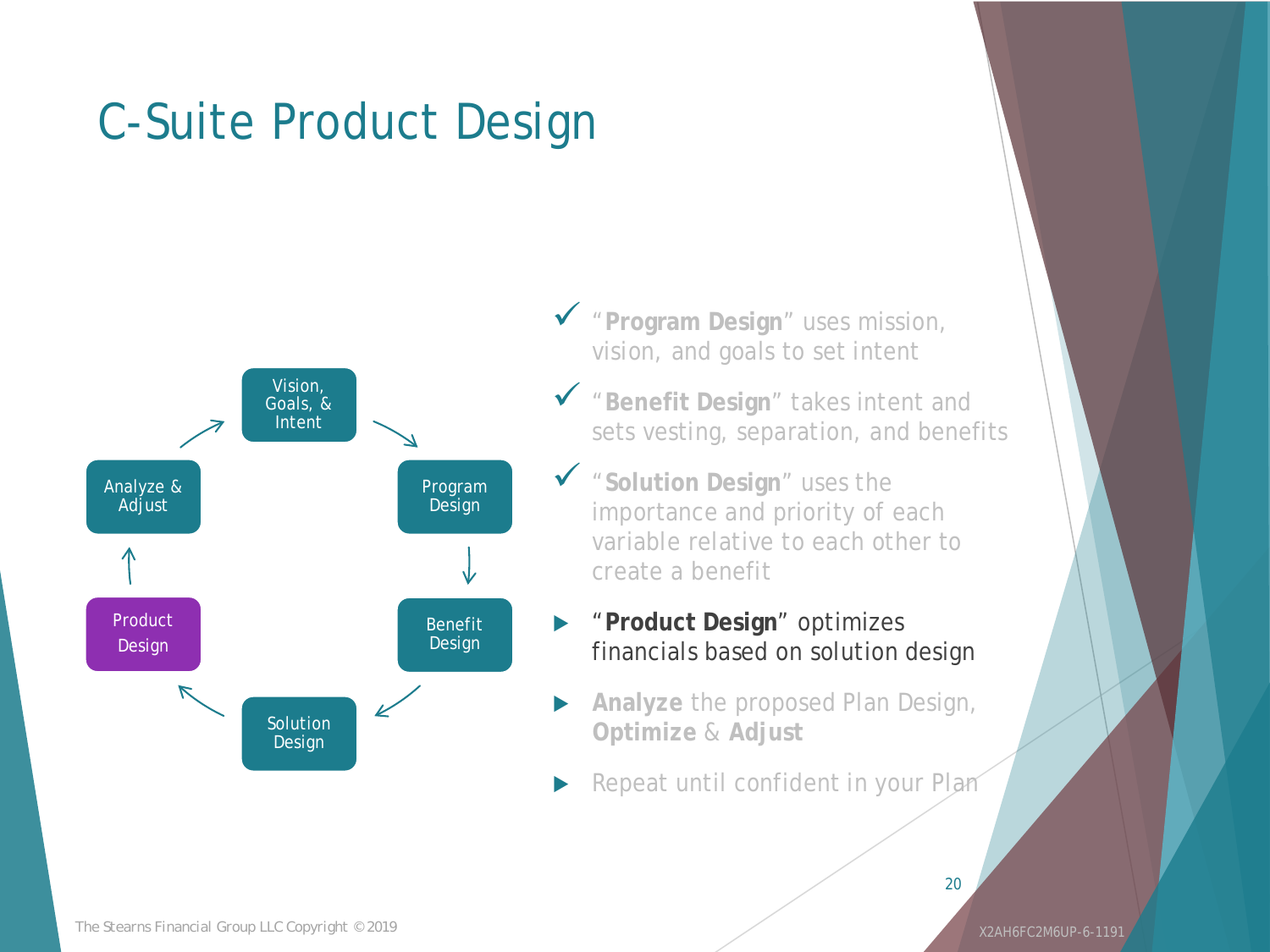### Product Design derives from the solution and supports financials.

#### Product Categories

- Life Insurance
- Annuities
- Permissible Portfolios
- Otherwise Impermissible Investments

#### Considerations

- Carrier Strength & Monitoring
- Reporting & Key Indicators
- Administrator Succession
- Investment Suitability
- Yields & Assumptions
- Guarantees or Growth
- Future Expectations
- Concentration & Permissibility

Vision, Goals, & Intent

Solution Design

Product Design

Analyze & Adjust

Program Design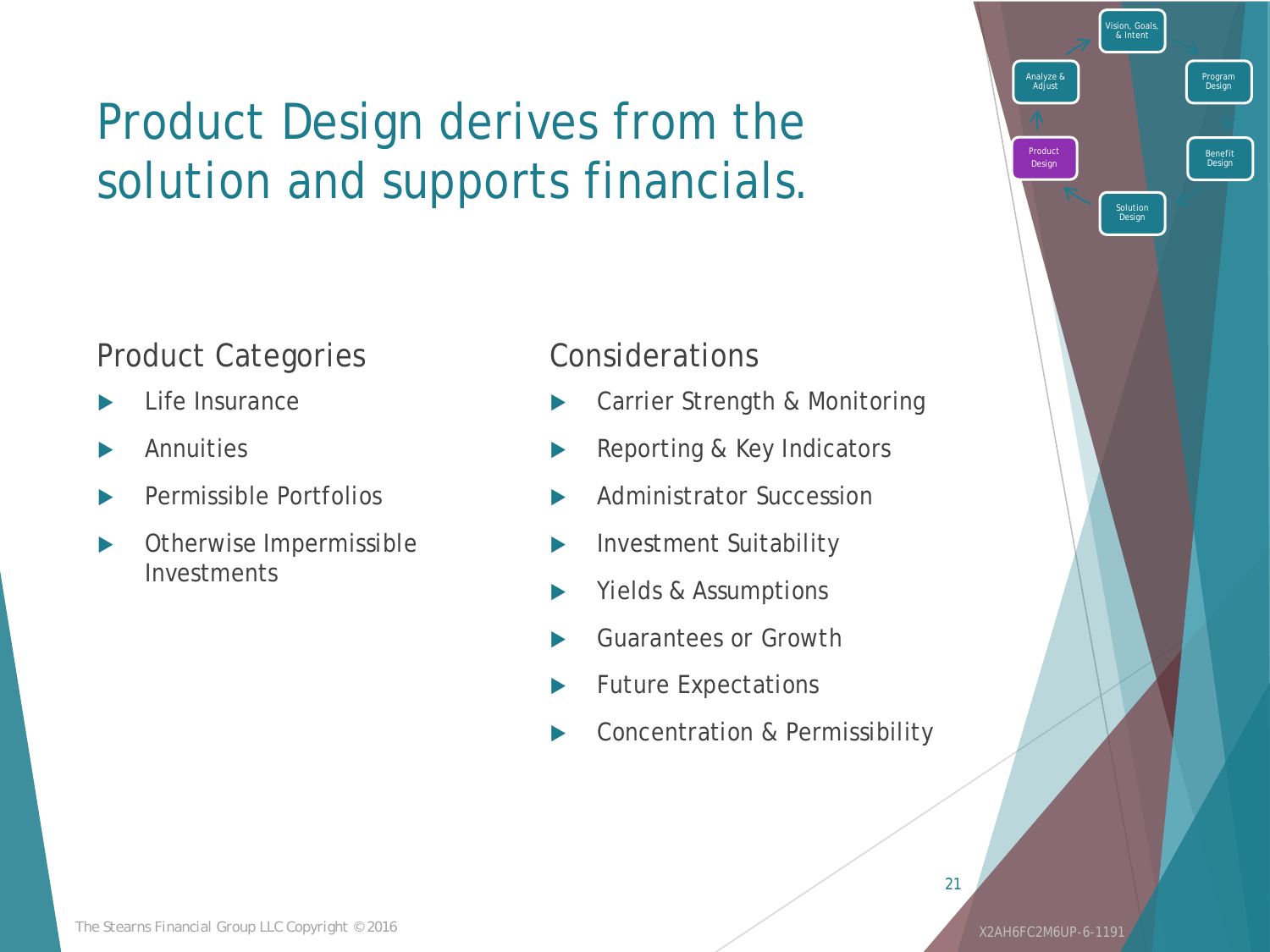### C-Suite Analysis and Optimization of Integrated Supplemental Benefits



- "**Program Design**" uses mission, vision, and goals to set intent
- "**Benefit Design**" takes intent and sets vesting, separation, and benefits
- "**Solution Design**" uses the importance and priority of each variable relative to each other to create a benefit
- "**Product Design**" optimizes financials based on solution design
- **Analyze** the proposed Plan Design, **Optimize** & **Adjust**

#### **Repeat until confident in your Plan**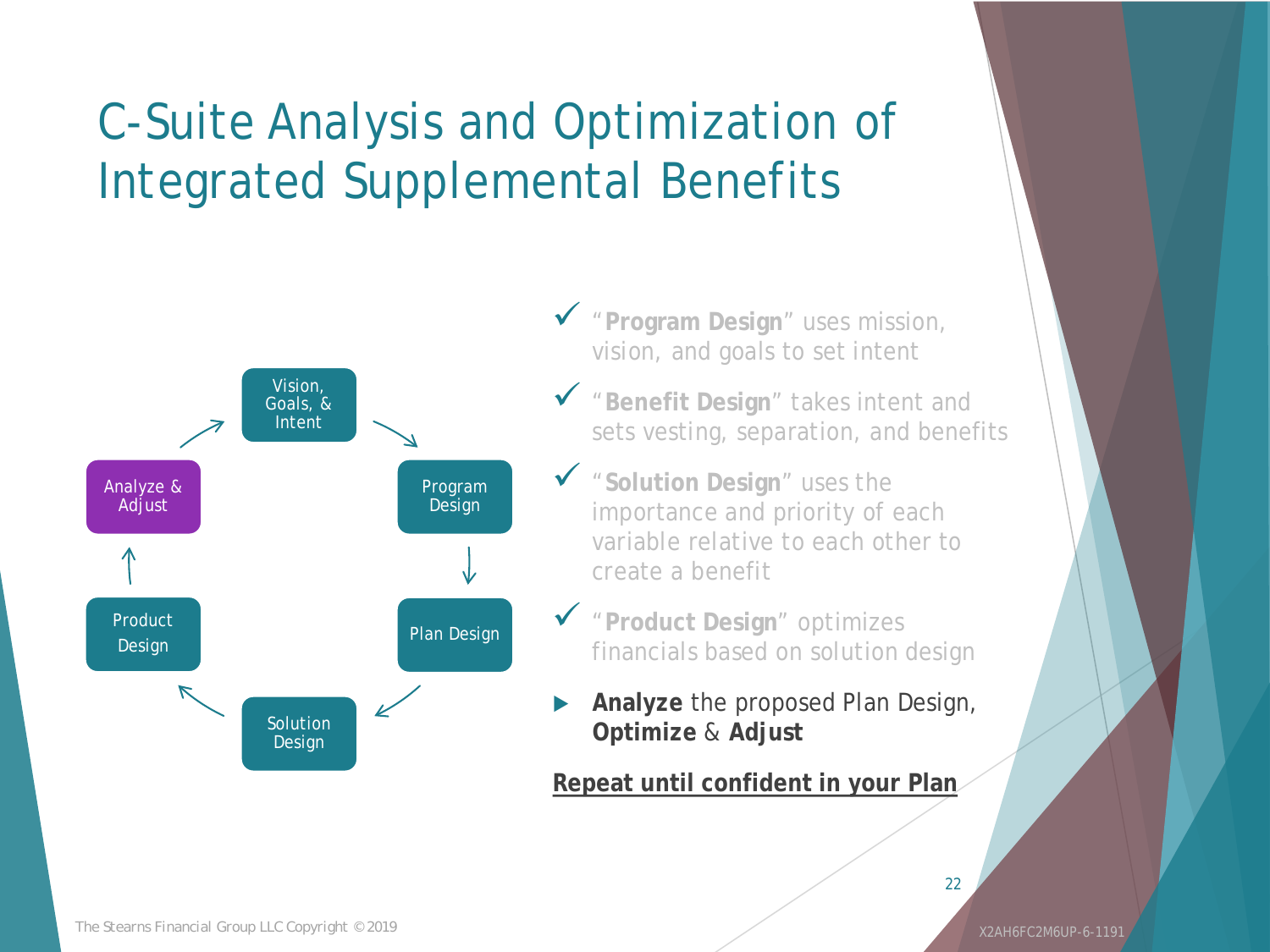## Optimize the overall financial impact in context with the benefit provided.

#### Analyze

- Accounting Impact
- Compliance Impact
- Interest Rate/ALM Risk
- Opportunity Cost
- Net Worth & Capital Impact
- Cost of Alternatives

#### Adjust to Optimize

Knowing what the Plan looks like provides insight into financial and compliance optimization

- Adjust the goals and intent
- Adjust the benefit
- Adjust relative importance and priority of design variables
- Adjust optimization

Vision, Goals, & Intent

Solution Design

Product Design

Analyze & Adjust

Program Design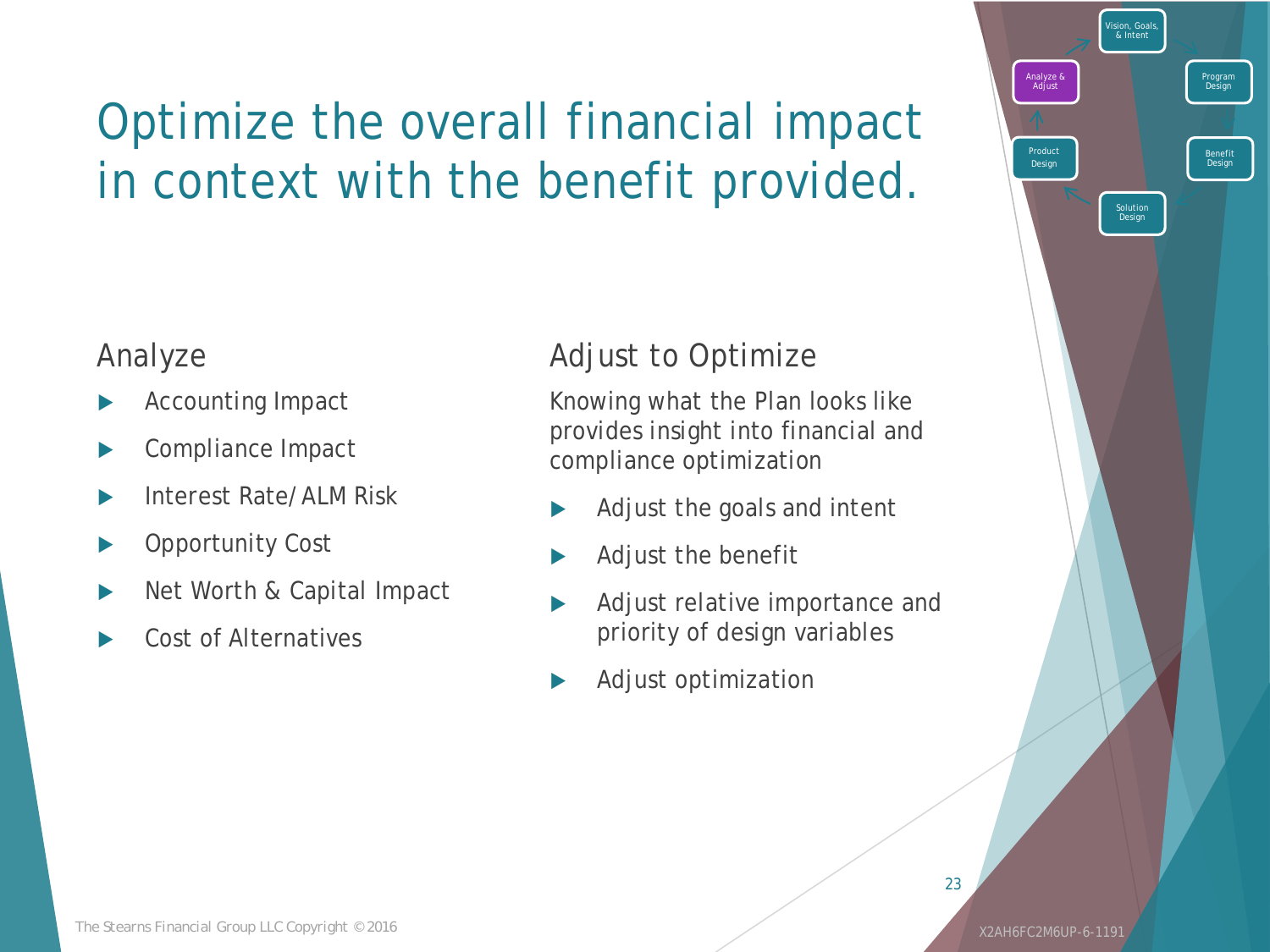#### **Process is more important than product**

The right process will yield the optimal solution.



**Understanding & Education** Mission, Vision, Goals, & Intent Plan Types, Options, Compliance



#### **C-Suite Plan Design**

- Peer & Industry Comparison
- Succession & Retention Design
- Supplemental Benefit Design
- Employment Outcomes
- Program & Plan Design
- Draft Illustrations
- Financial Optimization

#### **Success**

A successful SERP achieves the goals set by the organization for Retention Impact, Recruitment Effectiveness, Retirement Performance, and Financial Results.



#### **Analysis & Due Diligence**

- Legal, Accounting, Compliance
- Carriers, Custodians, & Products
- Risk: Concentration, Credit, Liquidity, Interest Rate, Strategic, Reputation, **Transaction**
- Results: Financial & Retention Impact



#### **Implementation**

- Legal Drafting
- **Underwriting**
- Compliance Policies
- **Accounting Setup**
- Plan Adoption Resolutions
- Plan Funding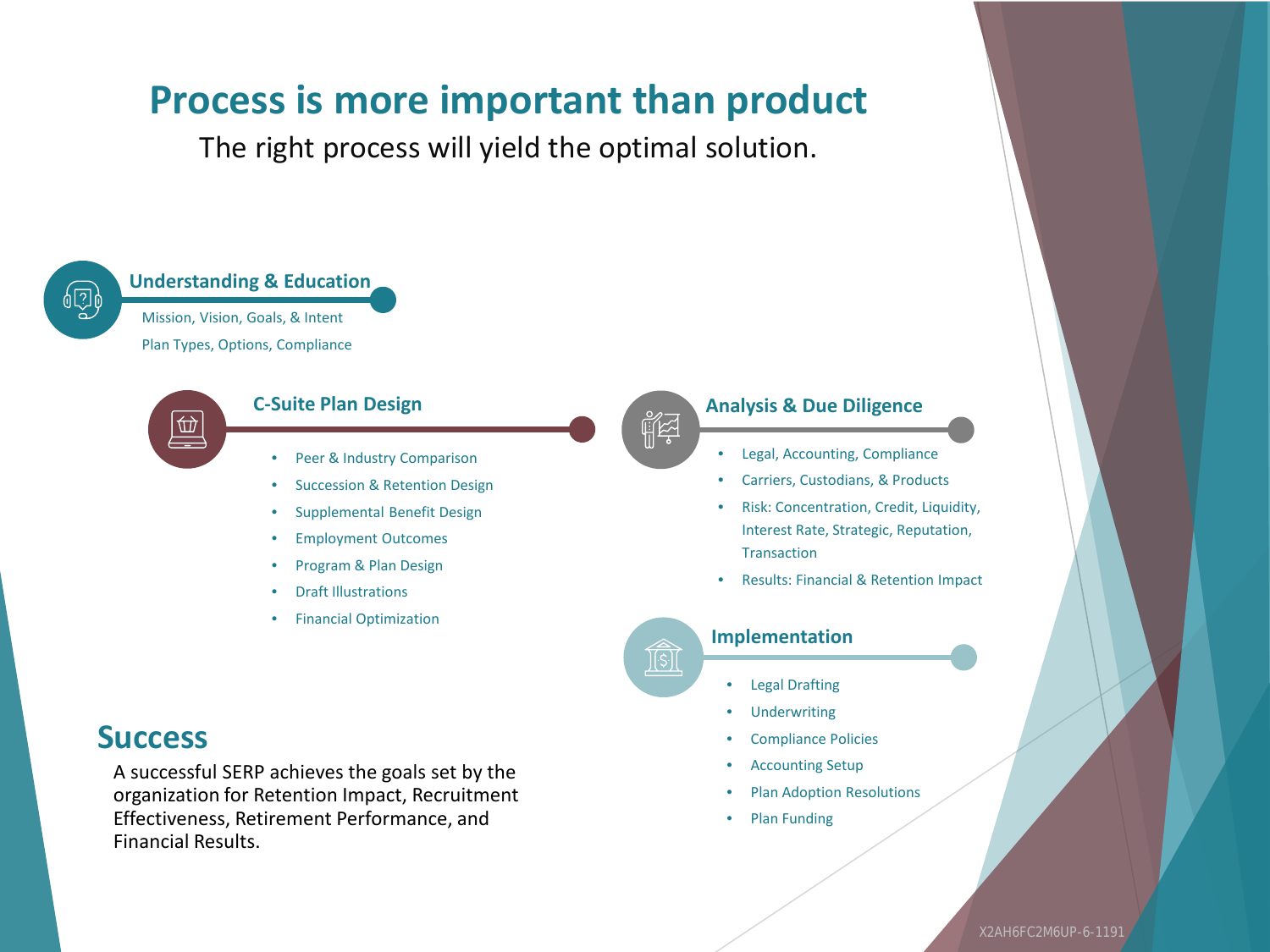### Plan for the future…a SERP must grow with your credit union.

#### Administrative Support

- Plan Year End Annual Review
- Fiscal Year Reports & Tax Filing
- Quarterly/Monthly
	- Statements & Reports
	- Regulatory & Compliance
	- Accounting & Tax
	- Insurer monitoring & reporting
- Ad Hoc
	- Regulator & Exam Responses
	- Financial Product Service
	- Personal Retirement Scenarios

#### TPA & Fiduciary Services

- Benefit Claims Administration
- Recordkeeping & Determinations
- Financial Account Fiduciary
- Employment Separation Processing
- Amendments & Modifications
- Advisory & Recommendations